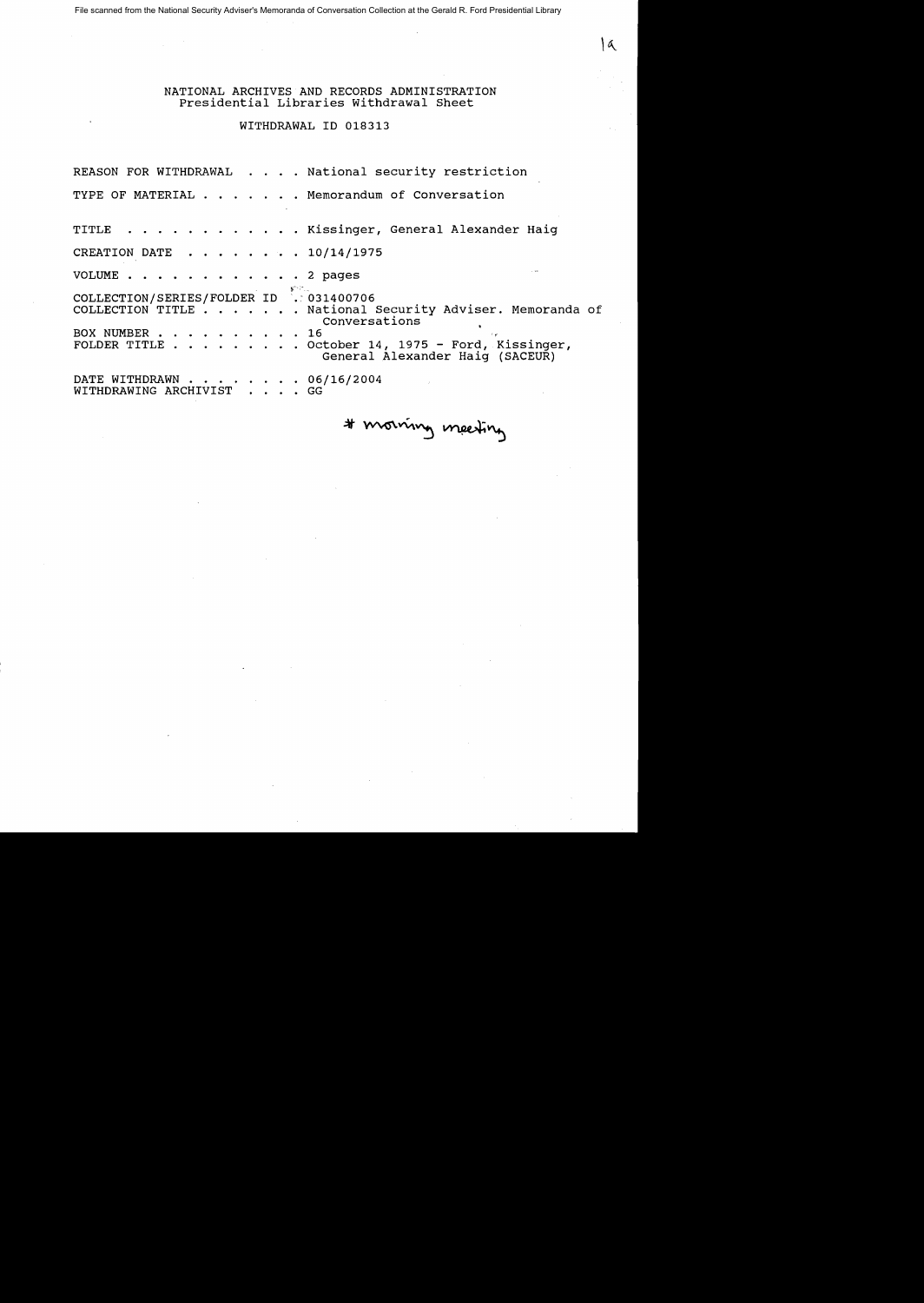# SU QUV Split on Arms Control

Joint Chiefs Reportedly Oppose Proposal That Kissinger Placed Before Gromyko

BY OSWALD JOHNSTON  $10/12$ L.A. Times Staff Writer

WASHINGTON-With barely two months remaining before the hoped-for<br>year-end summit meeting with Soviet leader Leonid I. Brezhnev, the Ford Adyear-end summu meeting with soviet reader Leonio 1. Dreznney, the rord Administration is seriously, perhaps hopelessly, divided over strategic arms limitation policy—the key issue at the summit.

According to informed sources, the arms control proposal now before the Russians is opposed fiercely in the russians is opposed nervery in the<br>defense establishment, especially by<br>the Joint-Chiefs of Staff, on the<br>grounds that it would give the Russians a dangerously expanded strategic bomber capacity even while it development.

 $1b$ 

The larget of Pentagon criticism, which only in recent days has begun to surface publicly, is Secretary of State Henry A. Kissinger, who placed Foreign Minister Andrei A. Gromyko at a New York meeting Sept. 21. Kissinger himself reportedly believes the offer too hard-line for the Russians ato accept in vita present. form. A reply is expected within a Gromyko meeting will probably be scheduled for early or mid-November, probably in Europe.

The Pentagon, however, is reportedly opposed even to the concessions offered in the Sept..21 proposal. Execording to informed sources; Department opposition to his proposal when it was discussed at a National Security Council meeting Sept. 17: So intense were the objections<br>that consensus was deemed impossible, and no vote on the question was taken mitt into

But four days later, according to this account. Kissinger offered the proposal to Gromyko anyway, with resident Ford's blessing.

The issues causing this unusual<br>tension within the government are two weapons systems that were not talks at Vladivostok last November, 

telligence as an intermediate-range bomber. The "B" version of this highly advanced supersonic plane is now thought to have a 5,600-mile range and a 20,000-pound payload.

The U.S. long-range cruise missle. Still in an early stage of develop-<br>sle. Still in an early stage of develop-<br>ment, this highly sophisticated des-<br>cendant of the World, War II "buzz bomb" guided missile can be launched from a light or heavy bomber or through a submarine torpedo tube, travel 1,500 miles on a radar-evading ground-hugging trajectotarget. Its warhead can be either nu-

clear or conventional. : The Vladivostok agreement set an overall limit of 2,400 strategic nuclear delivery systems on each side.<br>Under terms of the agreement, landbased and submarine-based strategic ballistic missiles on both sides would be counted toward the total, as was the case in the 1972 strategic arms agreement that gave the Russians a numerical advantage. For the first Please Turn to Page 20, Col.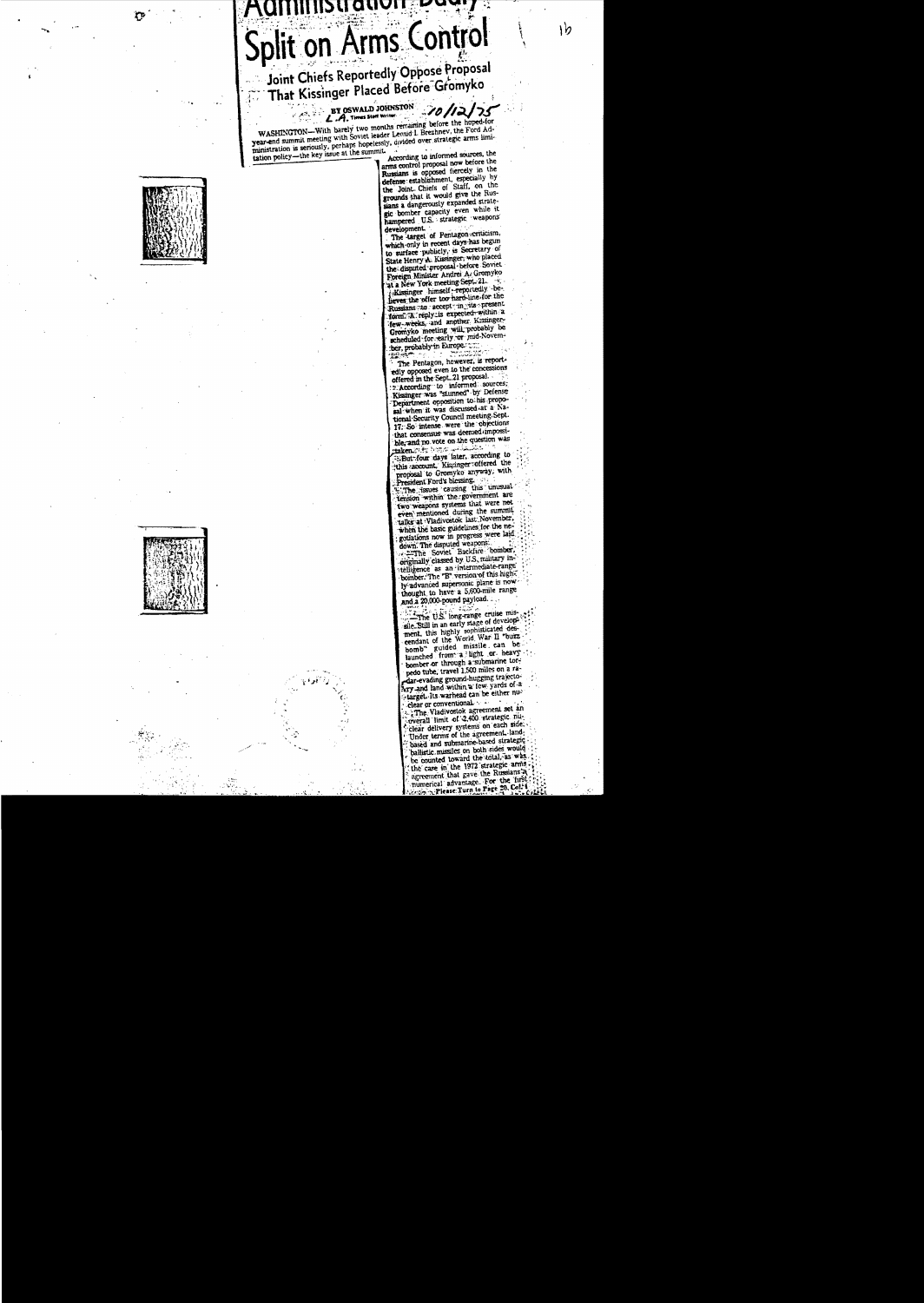S. Administration **Split on Arms Issue** 

Continued from First Pagetime, long-range heavy bombers, of which the United States has an overwhelming majority, would each be-

counted as a delivery system. ounted as a delivery system.<br>But Backfires were not mentioned and not counted, and in tacit return for this, the Russians dropped their insistence that the nuclear-capable "forward bases systems" deployed to defend Western Europe be counted as strategic weatons.  $\mathcal{O}_\mathbf{Z}$  ,  $\mathcal{O}_\mathbf{Z}$  ,  $\mathcal{O}_\mathbf{Z}$ ま 装字 Cruise missiles were not discussed at all, and as recently

as 1974 were a stepchild in Pentagon planning with only a \$13 million budget. Ironically, Kissinger was at that time a partisan of the program, urging that they would be a useful "bargaining chip" in future negotiations.

But now the cruise missiles, along with Backfire, seem more a nightmare than a bargaining chip.

The defense establishment insists vehemently, that the Backfire, with the enhanced range of its "B" wersion, is fully as dangerous to the United States. which has no strategic air defense against it as the Air Force's still developing B-1 bomber would be against the dense and sophisticated Soviet air defense system.

U.S. air defense against a strategic bomber attack has been dwinding ever since the first strategic arms treaty did away with the possibility of defending against strategic missile attacks It is currently scheduled to be phased out altogether. The nation now relies entirely on its ability to retaliate

with devastating force against any attacker anywhere asa deterrent against an attack.

Navy and Air-Force brass have become intense advocates of the cruise missile as the strategic weapon of the *future* even as a substitute for the long-range bomber.

Secretary of Defense James R. Schlesinger is known to have-his doubts about the high cost of the B-1 bomber program, and the air-launch cruise missile is already regarded as the most cost-effective substitute for bombers in the next decade. v.

Sources here believe that a trade-off between Soviet Backfire levels and U.S. air-launched cruise missiles would pose the most logical solution to the impasse if arms control alone were the objective.

Under this formula, which sources believe formed the basis of the proposal Kissinger offered Gromyko on Sept. 21, an agreed number of Backfires would be permitted above the 2,400 ceiling and a similar number of longrange cruise missiles would be allowed on U.S. B-52

Opponents of Kissinger's approach to the arms talks dislike this kind of formula, because in their view it trades off something Vladivostok does not limit-eruise missiles of any kind-against something it ought to have limited Backfires as "heavy" bombers.

The Russians, meanwhile, are expected to resist the implication that all but a specified number of Backfires should come under the Vladivostok totals as "heavy" bombers while, in their view; the U.S. Air Force would be getting a free ride on a similar number of strategic missiles

One reason for the impasse is that the aide-memoire negotiated last winter by Kissinger and Soviet Ambassador Anatoly F. Dobrynin as an official record of the Vladivostok agreement does limit air-launched missiles of a range greater than 400 miles-but does not specify whether they are to be "ballistic" missiles or cruise missiles.

U.S. officials insist privately that only ballistic missiles could have been intended, since cruise missiles were never discussed at Vladivostok. But the Russians have argued for half a year that the omission entitles them to claim that cruise missiles were also included.

Against this background, the dispute within the Administration has intensified quietly for months, and seems tohave reached a new intensity since the stormy NSC meeting last month and Kissinger's subsequent proposal to Gromyko.

One longtime observer of the National Security bureaucracy confided recently that in his view the "passion and new fervor in the fratricidal war between Stateand Defense" has escalated to a level unprecedented in recent years.

Kissinger, circumspect in public, is reported to have spoken with unusual bitterness of his Pentagon opponents during a recent closed-door briefing before the Senate Armed Services Committee.

Defense officials, counterattacking more in the open. only last week declassified a confidential Defense Intelligence Agency estimate excoriating Kissinger's detente policies. Within days the American Security Council, a locally based conservative group, had distributed printed

Rival forces are also taking sides on Capitol Hill. Sen.<br>Henry M. Jackson (D-Wash.), a declared presidential candidate, is still investigating allegations that the Russians have cheated on aspects of the first arms limiting agreethe cluence of supposes we have a critic of the Vladivos-<br>to formula even before the latest confroversy blew up. December summit goes forward smoothly to enshrine it in treatly form, there will be intense opposition in the Senate<br>"to its ratifications will be intense opposition in the Senate"

IL.

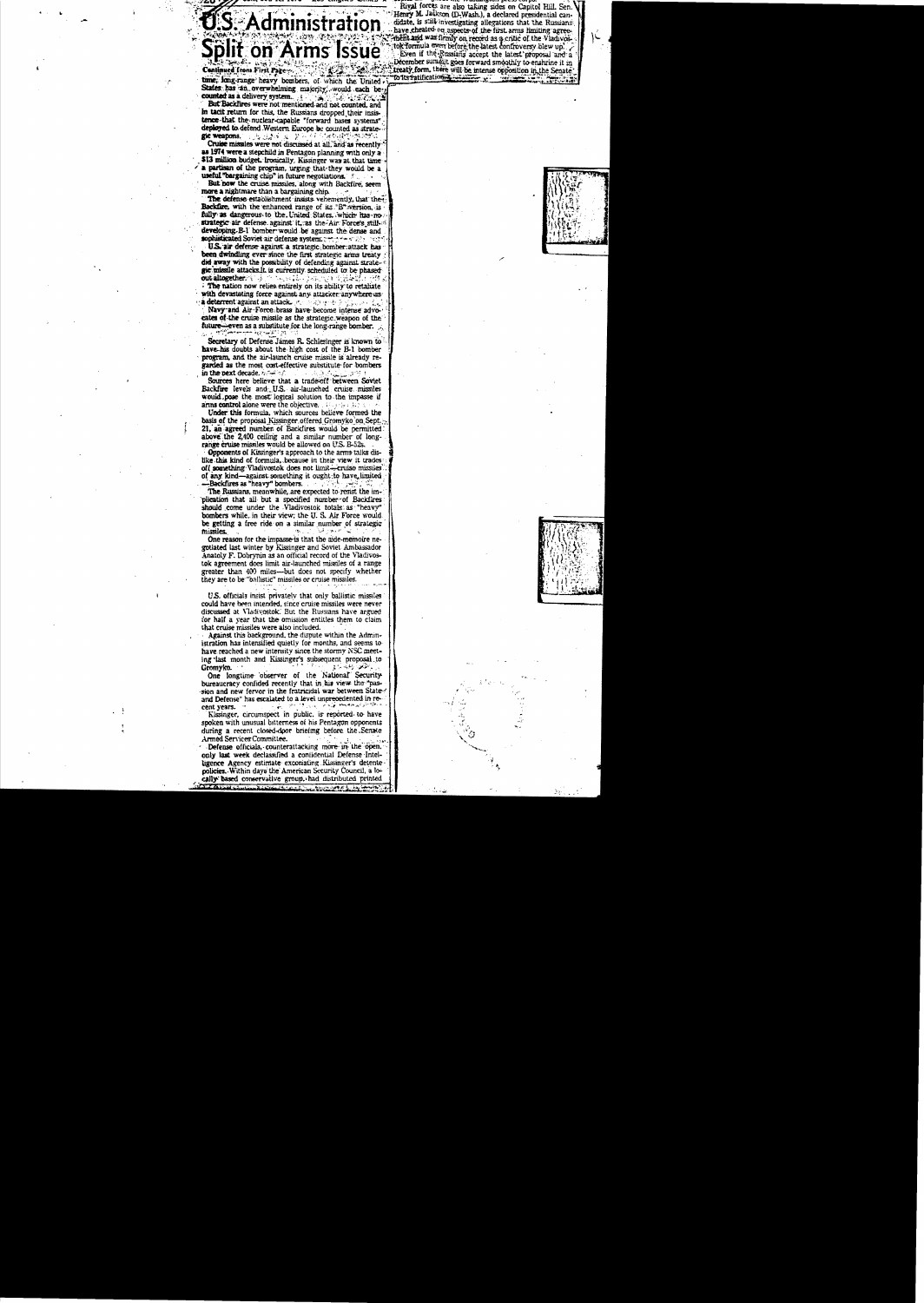#### NATIONAL ARCHIVES AND RECORDS ADMINISTRATION Presidential Libraries withdrawal Sheet

## WITHDRAWAL 10 018314

REASON FOR WITHDRAWAL . . . . National security restriction TYPE OF MATERIAL . . . . . . Note DESCRIPTION . . . . . . . . Brent Scowcroft's handwritten notes from Kissinger, Haig meeting CREATION DATE  $\cdot \cdot \cdot \cdot \cdot \cdot 10/14/1975$ VOLUME . . . . . . . . . . . .  $\mathbb{R}^2$  pages COLLECTION/SERIES/FOLDER ID . 031400706<br>COLLECTION TITLE . . . . . . . National COLLECTION/SERIES/FOLDER ID . 031400706<br>COLLECTION TITLE . . . . . . . National Security Adviser. Memoranda of Conversations<br>16 COLLECTION TITLE . . . . .<br>BOX NUMBER . . . . . . . .<br>FOLDER TITLE . . . . . . . FOLDER TITLE . . . . . . . . . . October 14, 1975 - Ford, Kissinger, General Alexander Haig (SACEUR) DATE WITHDRAWN . . . . . . .<br>WITHDRAWING ARCHIVIST . . . · . GG  $\cdot \cdot \cdot 06/16/2004$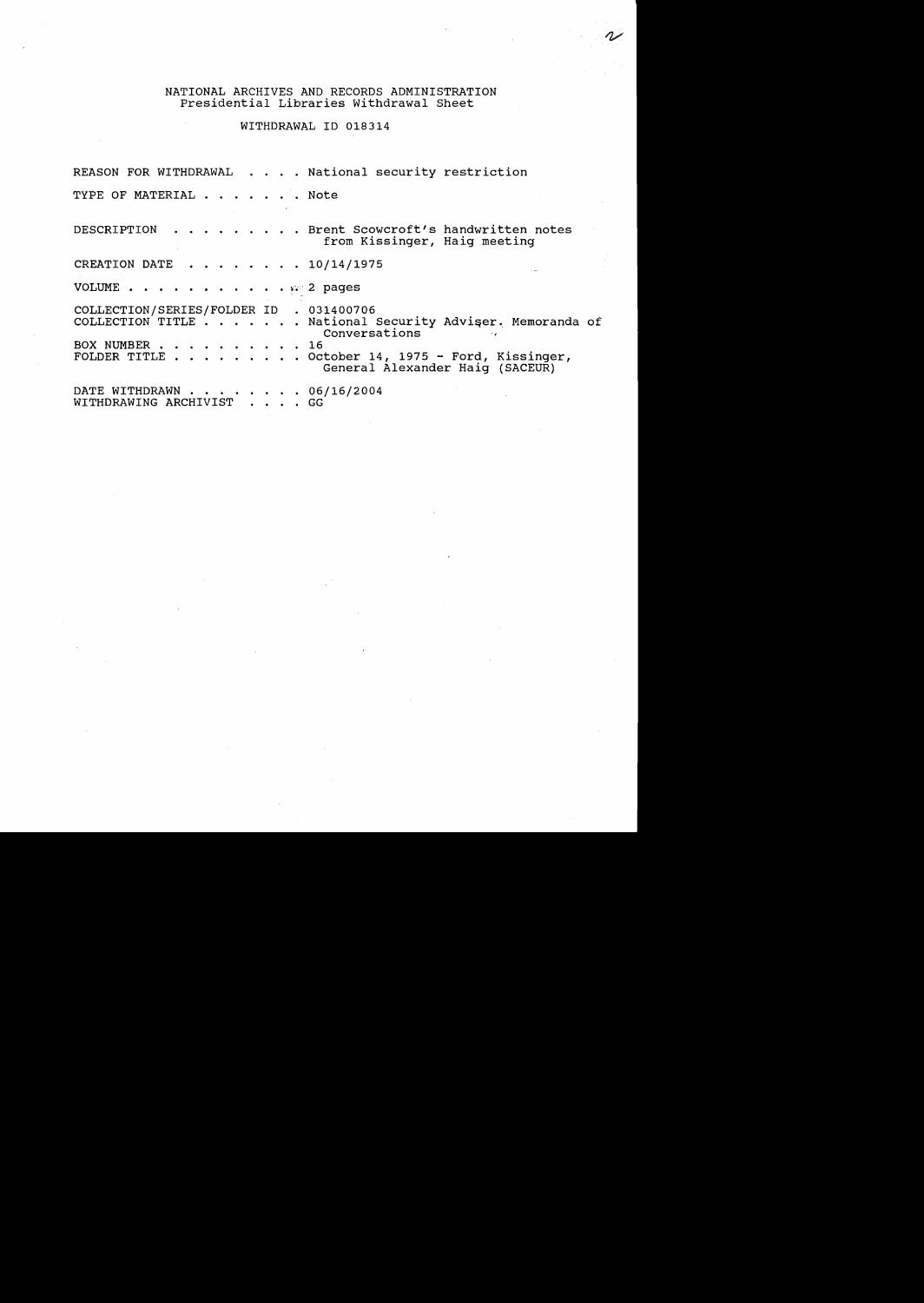Convert file 3

MEMORANDUM

#### THE WHITE HOUSE

WASHINGTON

SECRET /SENSITIVE /NODIS

| <b>DECLASSIFIED</b>             |  |
|---------------------------------|--|
| E.O. 12958 (as amended) SEC 3.3 |  |
| MR # 09-82, #24                 |  |
| 030 les 111409. Date les 213110 |  |
| By dat NARA, Date 3/8/10        |  |
|                                 |  |

MEMORANDUM OF CONVERSATION

PARTICIPANTS: Pre sident Ford General Alexander M. Haig, Jr., Supreme Allied Commander, Europe Lt. General Brent Scowcroft, Deputy Assistant to the Pre sident for National Security Affair s DATE AND TIME: Tuesday, October 14, 1975 3:10-3:40 p. m. PLACE: The Oval Office The White House

President: Are things moving in the right direction?

Haig: We have fundamental problems with the Europeans. We shouldn't kid ourselves.

President: I see the Dutch are continuing ASW.

Haig: Yes. The Brits are good; the Germans are doing better. Even the French are talking with us more.

There are some disturbing elements. We are getting mixed signals out of Washington.

President: I'd like to hear about that.

Haig: It comes down simply to Henry being the pushover and Schlesinger the tough guy. There is traditionally some competition between Defense and State, but it is especially dangerous now.

President: What did Schlesinger do about cruise missiles?

SECRET / SENSITIVE / NODIS

 $F<sub>E</sub>$   $F<sub>F</sub>$   $F = XGDS$  (3) **CLASSIEIED BY: HENRY A. KISSINGER**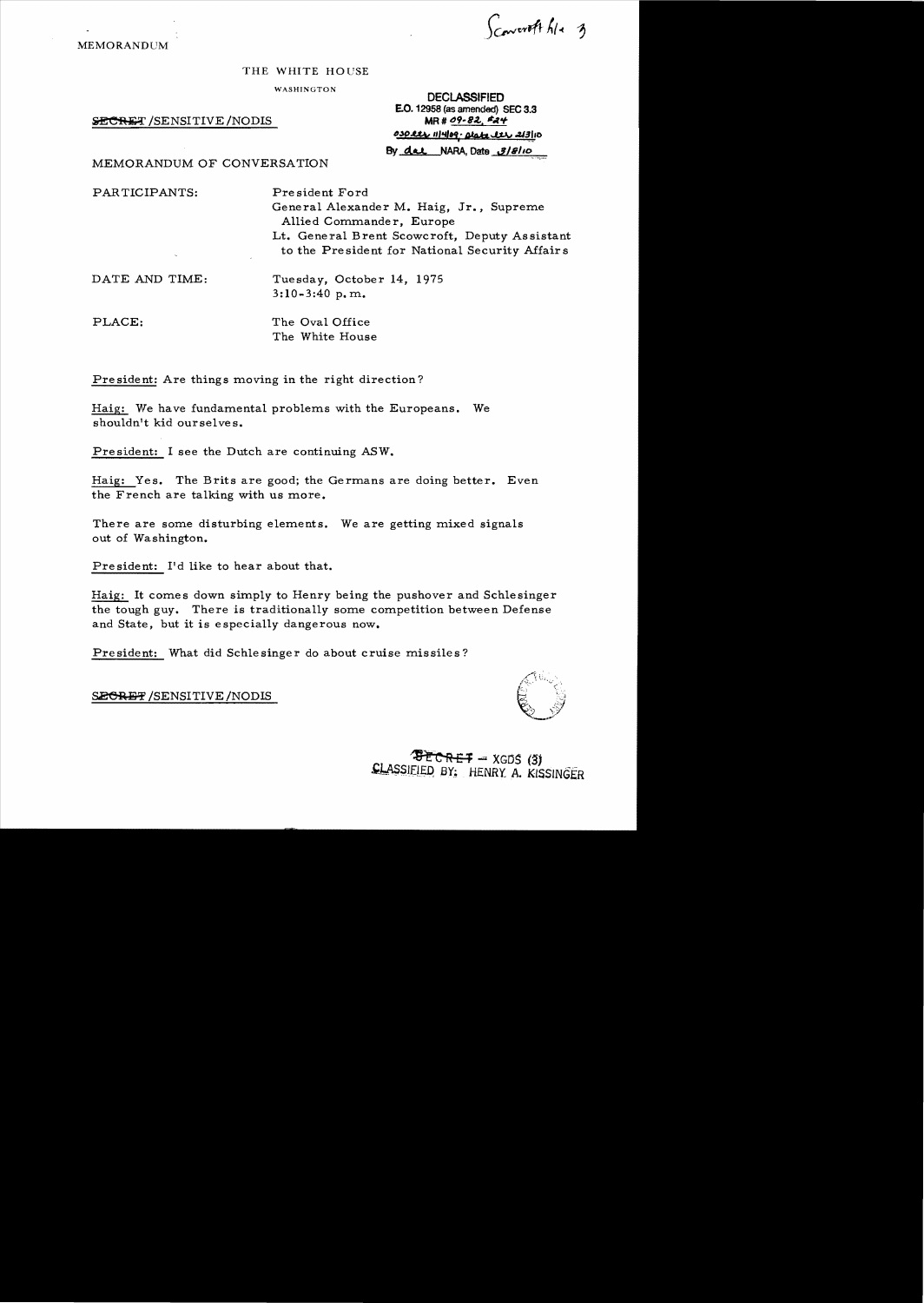Haig: I get this only through the back door. I wasn't with him. There is a new picture being presented of cruise missiles. I think there is some utility but we shouldn't be carried away.

The other problem is the US attitude toward the existing nuclear weapons capability in Europe. Whenever there is some tinkering with them, it raises the same spectre we had in the  $60's$ . Especially with the Germans it's a disaster. In the 60's there was no option except the French one of getting out. Today there is a third force, in competition with the US across the board.

President: Did he go past the MBFR proposal?

Haig: The 1000 we can do. But there is this drumfire of drawdowns of more weapons, artillery, nuclear aircraft, etcetera.

The Germans have turned very anti-MBFR  $-$ - at least at the level be low Schmidt.

President: Has the MBFR proposal been put forward?

Scowcroft: No, it's being discussed in NATO still.

Haig: The Germans are fighting it, and raising all sorts of questions.

President: Is there a sense of urgency in NATO to get Turkey moving now that the embargo is lifted?

Haig: Yes, there is, but it is a question of tactics. Sancar said he expected everyone to pour in on him to make concessions and that would be a disaster. He said he would move, but at his own pace.

President: We may not have that kind of time. In a month we will have the aid bill before Congress and Brademas and Sarbanes will be right in there. We have at best three months.

Haig: They can pull a lot of troops out right away. On territory, they will probably agree with about 29%. I think Greece will come back into NATO if the Cyprus thing is taken care of.

SECRET/SENSITIVE/NODIS

.

 $\bar{\varphi}$ . J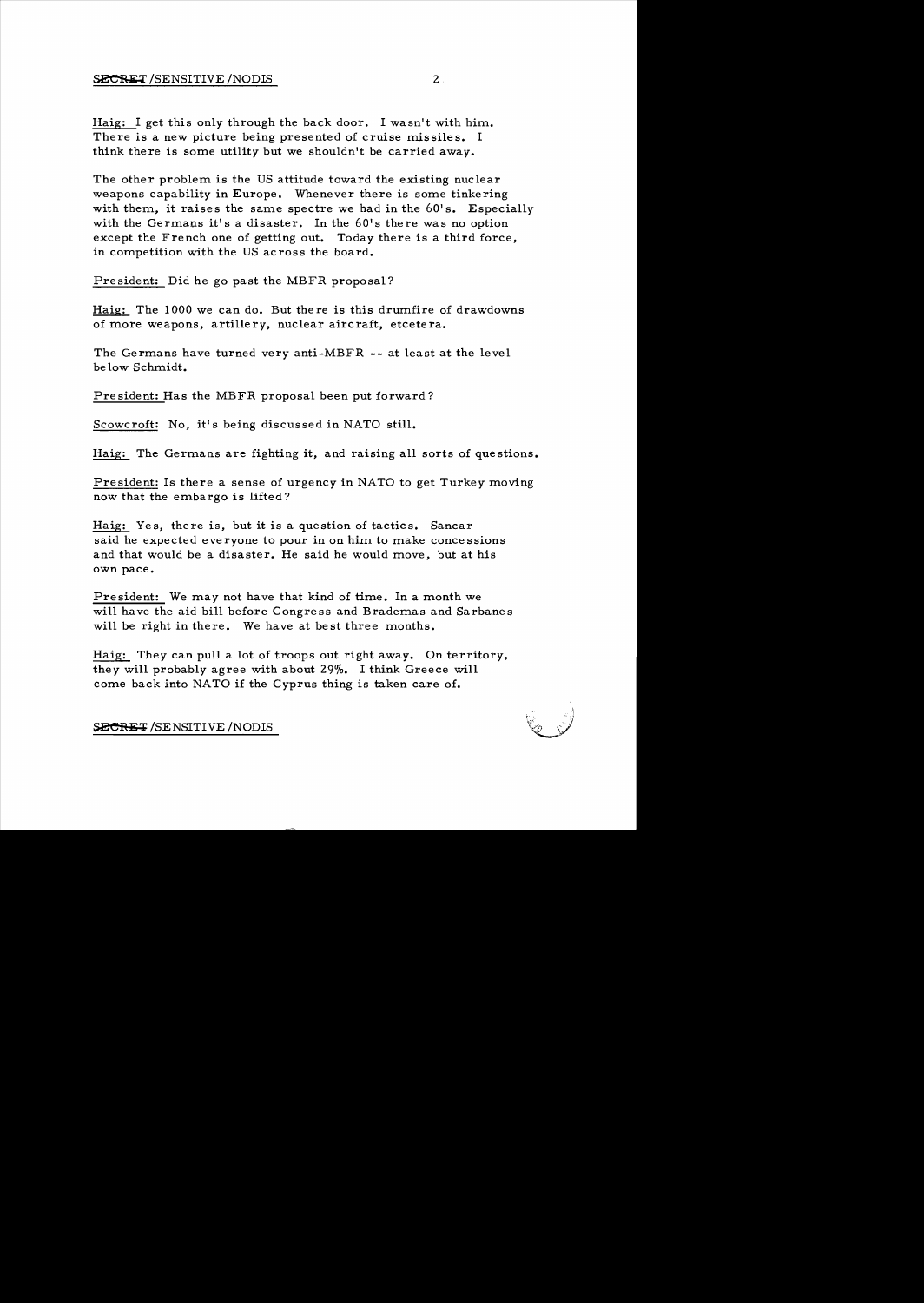## **EXERET** /SENSITIVE /NODIS 3

That really is the essence of the situation. I don't know what the answer is to the mixed signals, but they hurt you.

President: [Mentioned the Technical Panel report on strategic systems.] It is a difficult problem with Him. If I fired him, at worst we could have another Zumwalt running around--though now that Zumwalt has clear political ambitions I think he has discredited himself.

Haig: No one pays attention to him now.

President: What is the reaction in Europe to Helsinki?

Haig: It's a mixed bag. Your tough speech gave them something to rally behind, so basically, though it's rhetoric, the Europeans are okay.

President: How about Portugal?

Haig: I am more concerned that we paint ourselves into a Chile corner. But I think basically the situation is moving right. With the refugees coming back, the conservatives' strength should grow. But we are out of the woods.

President: How about Azevedo?

Haig: He is an opportunist. He's tough and able. The fact he is turning right shows that is the way he thinks the wind is blowing.

I think ne must be patient. I'm getting their military people to visit NATO to see how professional outfits should operate. I am basically optimistic.

SECRET /SENSITIVE /NODIS

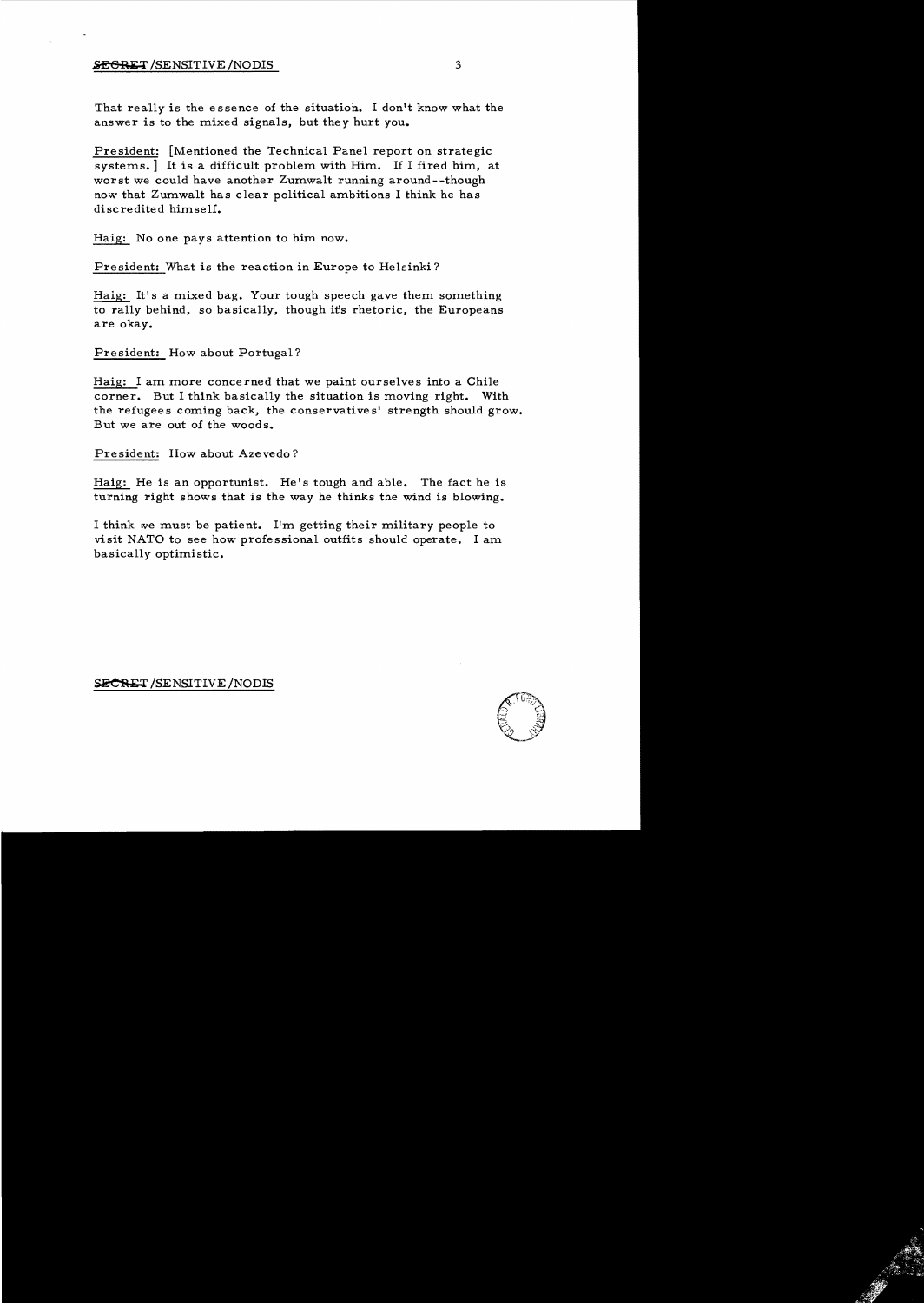$J^{\prime\prime} - J^{\prime\prime}$  $-\frac{\mu}{4}$ V F/Haig 7030 - Service  $140 + 75$ P au ching moing in a might his et H US home foundation tol protocof c Euros We shoehat bail amelies. P) sure a Dontoh an continuing As of H Yes Ten Birts are good, a Curry ching bitter. Eurne Fran took us us une Thousan serve destending etmos to - We getting mixed symb ast of work. 1 Il his to hear about that H Corner donc - fight Kdeing a justion & Capto C to you you. There is traditionally more competition bet Dept State but it is egg, dangerous word. Pahot del Sche de dont en H 3 get this only then to do due. I massive w/ him. How is a new pretience him promited of lars. I think then is some whility but we shouldn't che amidavan. The star prote - US attitude toward entire Me Cay in Cur - Wherever three is verse tombering us/ them it raises a some quite un tradin c 60's à 1 commes et Nachostra Incluso Thursda extrêm george a France of getting and - Melong-Ones i a sul face, in competition W/US arross c broad. P. Did 12 p part c MBFR proposal N The loss we can to, But that is this drum fire of dimodernie of mac agre, anty, mic  $\alpha$  eft, ite. DECLASSIFIEI E.O. 12958 (as amended) SEC 3.3 E SUD  $MR# 09 - 82 - 424$ OSDetr 1114109; etatedtr 21310 By dal NARA, Date 318110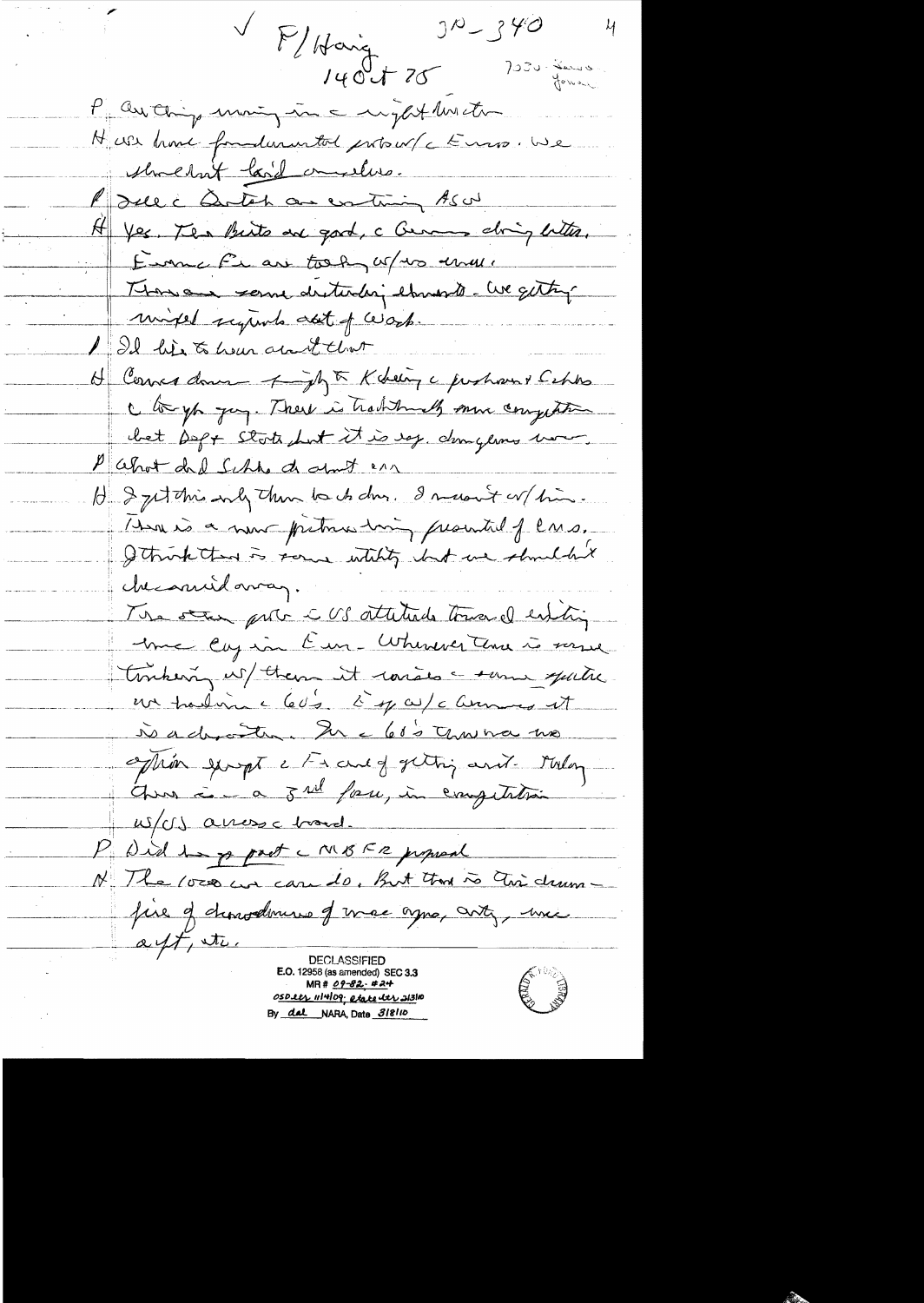The Cennis have termed very anti-1185 R of least bring Schmodt. P De NEFR proposal at faith been just privacy  $S \left| \begin{array}{ccc} 2T \rightarrow 3 & \frac{1}{2} \frac{1}{2} \frac{1}{2} \frac{1}{2} \frac{1}{2} \frac{1}{2} \frac{1}{2} \frac{1}{2} \frac{1}{2} \frac{1}{2} \frac{1}{2} \frac{1}{2} \frac{1}{2} \frac{1}{2} \frac{1}{2} \frac{1}{2} \frac{1}{2} \frac{1}{2} \frac{1}{2} \frac{1}{2} \frac{1}{2} \frac{1}{2} \frac{1}{2} \frac{1}{2} \frac{1}{2} \frac{1}{2} \frac{1}{2} \frac{1}{2} \frac{1}{$ A The Cerminale fagtiting it, main all P Is there waging in NATO & get Turkey unsim une c'autorys bytel! He yes there is, but it and a prestice of the this- Sciences sond to special everyone to pour en on him to martre incessions & that would ha a llooster. He sorrel he morell more but at the more pare. If there we may not have that hind of trine. In a would cur will home and bill before Empt Burlins / Sarbones with be engthet in Ohm. We have at hest 3 mo. H. Thong can gout a lot of trage ant urght may an Tuesting they will probagies up about 29%. I Think have will come buch into MATO if a Typinsthing is laten candy. I hat really in a copena of c pet - I don't know what a conserver in à a bright to parte, but they hart go P (Mentionnel c Teich Paral uport on stat system) und have accorder Zemwalt union anannel conclutions I think he has droughted himself Il nou page attention & him mont.